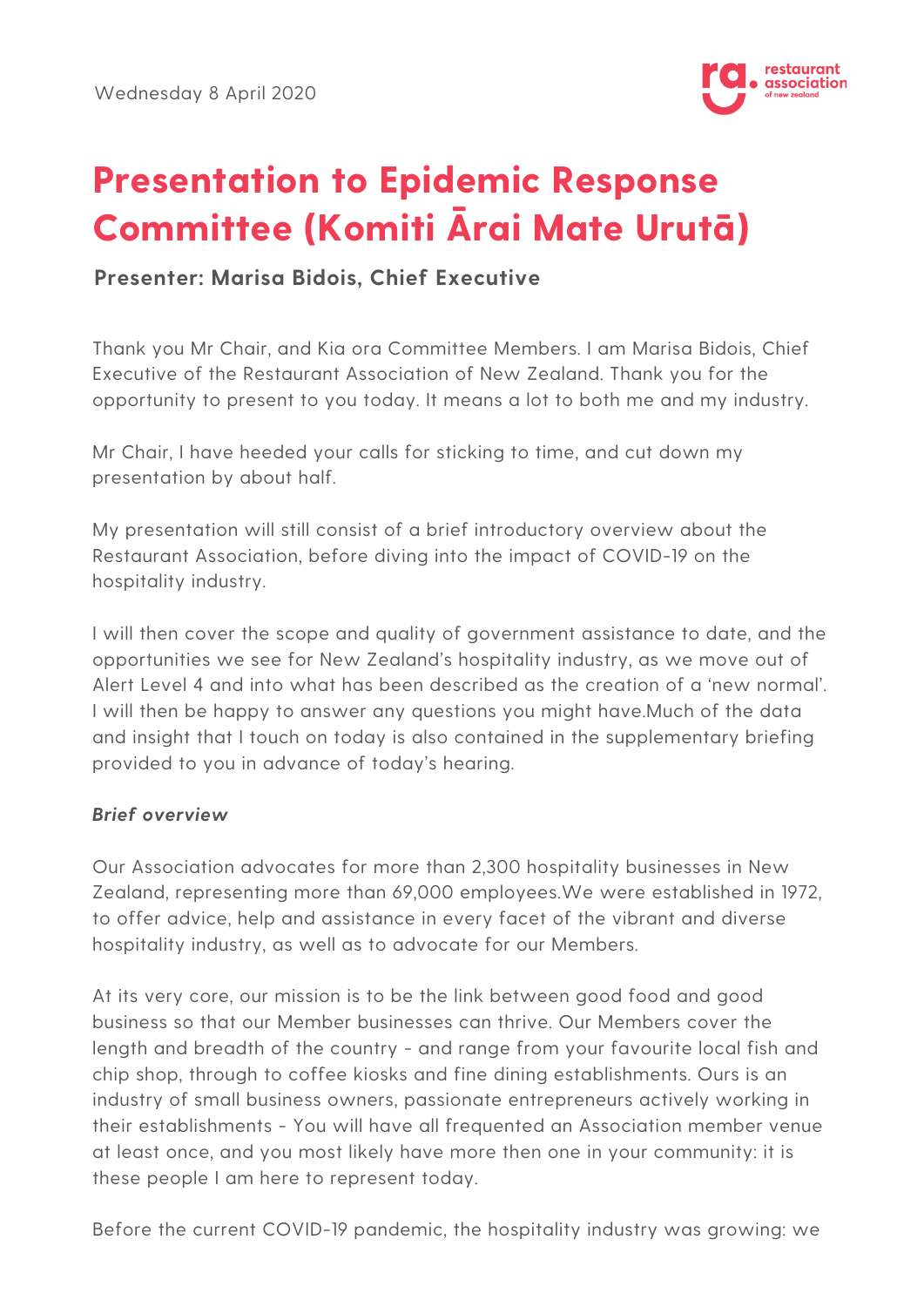

employed more than 133,000 people, over 18,000 restaurants and food outlets, generating annual sales in excess of \$11 billion.

But of course, this has now all changed: no doubt many of you are missing your regular flat white or visiting your favourite lunch spot throughout this period, just as the rest of New Zealand misses theirs.

#### **The impact on the hospitality industry**

The impact of COVID-19 on hospitality is most appropriately described as both catastrophic and potentially devastating. At the outset I want to acknowledge the Government's decision in putting health first. We support the decision to use lockdown as a way to get the virus under control and the Committee can be assured that insofar as hospitality is involved, our top priority is to support this effort.

The impact of the virus first made itself known to us in January, and by February we had started receiving a steady stream of feedback from Members that fallout from the COVID-19 virus was beginning to have far reaching consequences with businesses noticing a significant drop in foot-traffic as a result of travel restrictions and local diners concerns.

By March we were strongly advocating for financial assistance at a similar level to that which was offered following the Kaikourā Earthquake, and the wage subsidy package announced by the Finance Minister was welcome relief to many members. For businesses with their backs against a wall, it renewed hope that they may be able to continue to trade long term.

The lockdown was imposed eight days later and all hospitality businesses were advised to close their doors almost immediately. This resulted in the inability of nearly 100 per cent of our Members businesses to trade, and the fates of many of our hospitality businesses changed drastically.

#### **Scope and quality of government assistance and support**

I do wish to echo the comments of 'All of Government Controller', John Ombler, that COVID-19 does present an unprecedented challenge for New Zealand, but perhaps from a different lens. While the threat has required New Zealanders to continue to adapt our ways of working and our operating models, as I have mentioned Alert Level 4 imposes a near 100% inability for hospitality businesses to trade.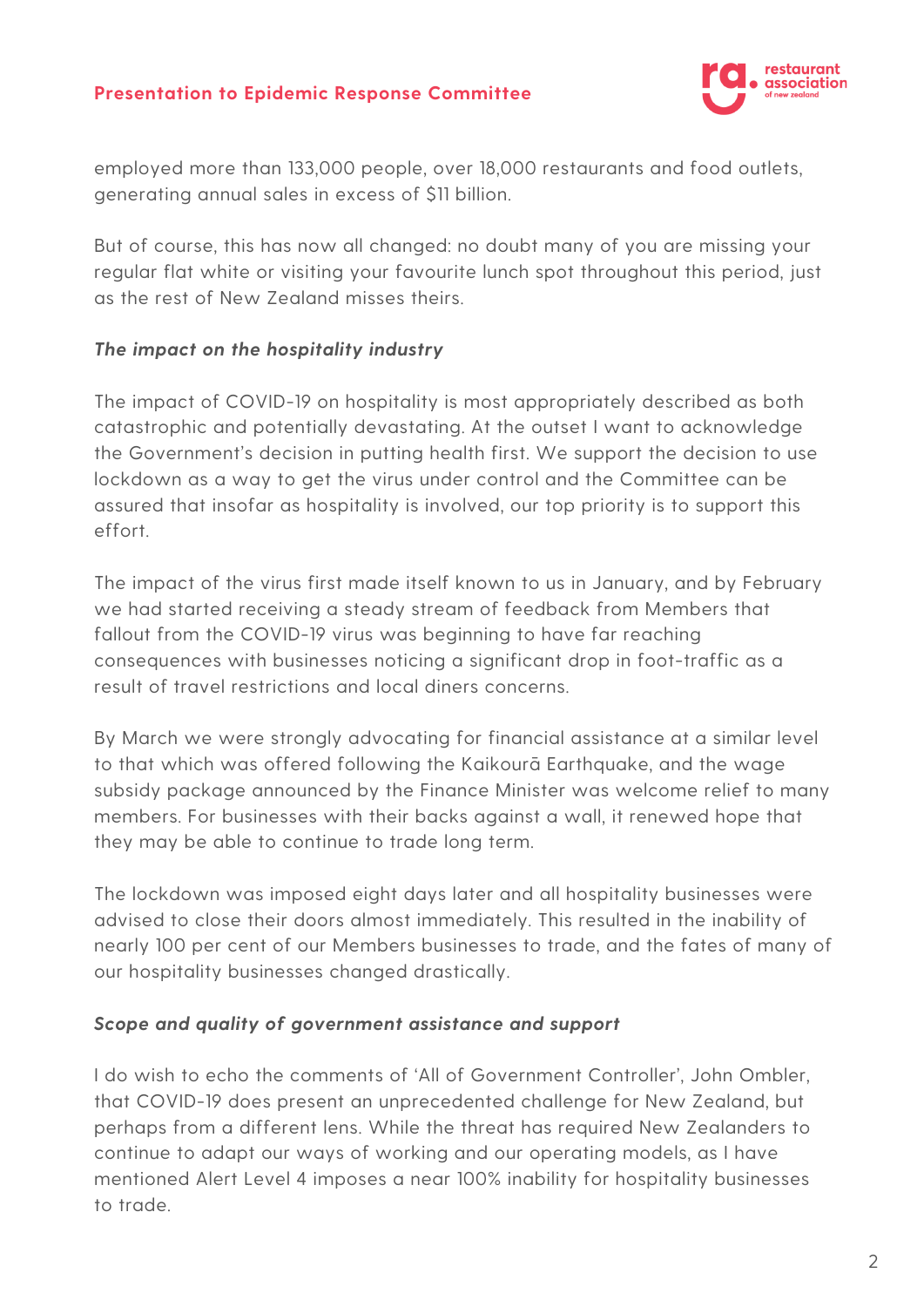

Just four weeks ago we were estimating \$6 million a week was being lost by hospitality businesses as a result of the travel restrictions. A staggering loss for thousands of small business owners by anyone's measure, which is now dwarfed by our current estimate of the lockdown loss to the hospitality industry as just over a billion dollars.

The Government has reassured the private sector that, as we go through this crisis towards economic recovery, they will be constantly monitoring the situation and adjusting their response. I submit to the Committee the time is nigh for the Government to relook at the appropriateness of additional financial assistance for businesses in industries such as hospitality that are completely locked out of trading due to Alert 4 measures.

#### **Appropriateness of additional financial assistance**

While helpful at its time of issue, the wage subsidy has exhausted its usefulness for hospitality businesses. It was offered when our sector was still in a position to generate some income and minimise their losses. As indicated, almost all of our members have had no income over the period of the lockdown.

Hospitality businesses are calling for additional relief relating to their fixed costs, in particular rent and lease costs. While many members are in discussions with their landlords regarding relief at this time, this is not always forthcoming and the ongoing cost is crippling, at a time that businesses have no access to their premises or any ability to generate an income. The industry desperately needs additional support from the Government in this area.

Many members have remarked that the minimum wage increase was the emotional breaking point, when they went ahead despite zero revenue coming into their businesses. One Member noted it was "ironic that when we have no turnover the government expects us to still pay 80% of wages, when their payment was not even the minimum wage."

I share the sentiment of many of today's submitters that we need to ensure economic processes return to normal as quickly as possible, but must all confront the unfortunate reality that business closures and job losses are inevitable. Our latest data shows 57 per cent of our Members are considering, or needing to restructure and a fifth of our Members are considering closing their business permanently. Based on our membership, this equates to just under 500 Member businesses, affecting around 10,000 workers.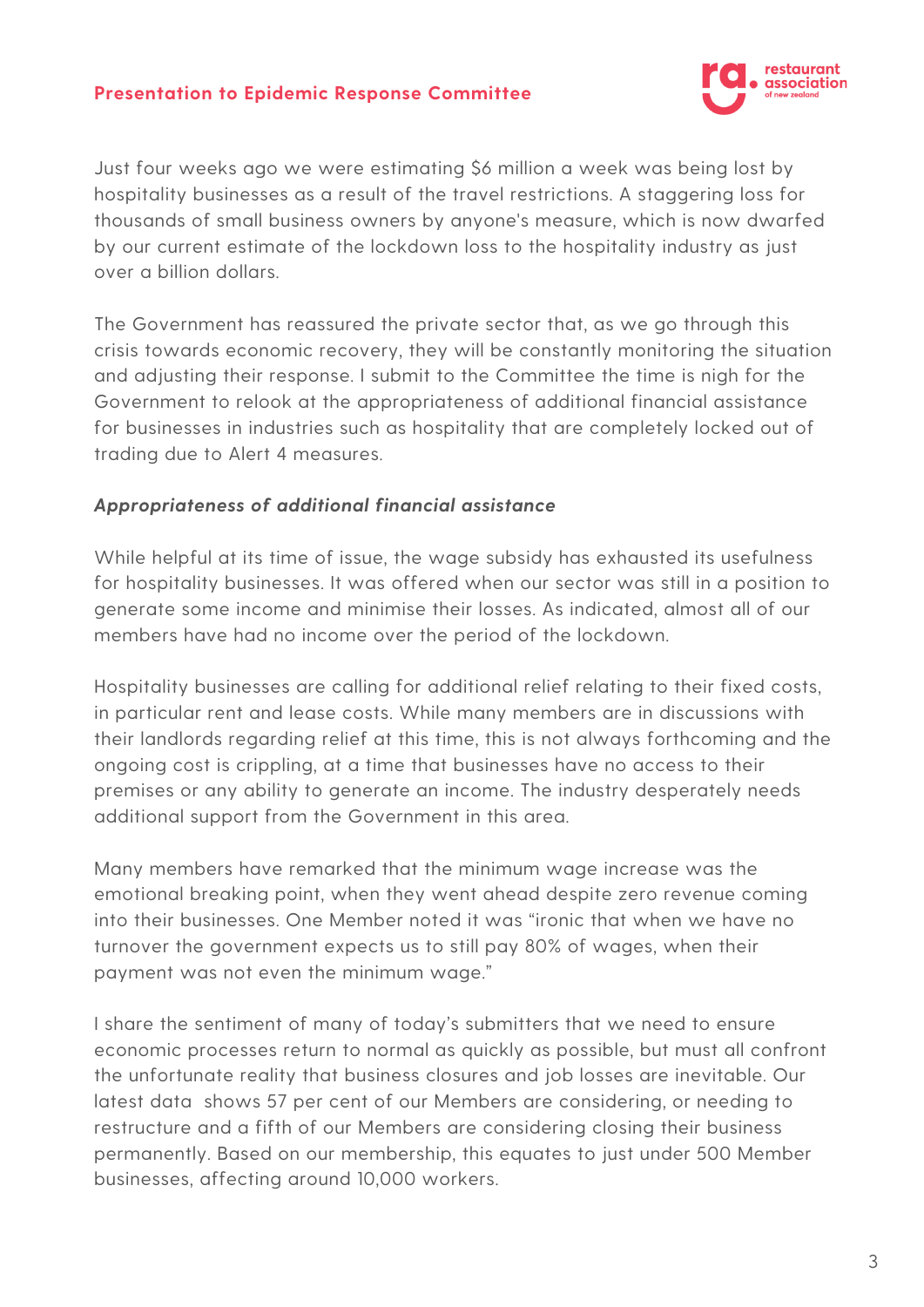

## **Opportunities for the hospitality industry**

Before I conclude and take your questions, I wish to set out a number of immediate recommendations the Government should consider as our Alert Level tracks back toward Level 3. I will also set out some of the hospitality sector's long term considerations, as we search for our 'new normal'.

Our immediate recommendations are for the Government to:

- One Provide clear operations guidance for hospitality at all Alert levels
- Two Consider the implementation of contactless and kerbside delivery options;
- And finally Amend the Ministry of Health-issued hospitality guidance.

#### Provide clear operations guidance for hospitality at all Alert levels

As an essential service, the food sector has been in higher demand than any other. However adhering to Government guidelines has not been straightforward. The most common frustration among our Members has been the sheer volume of inconsistent advice around food as an essential service, and the absence of advice of operation when Alert Levels change.

We need MBIE to fast track development of operational guidance for hospitality. This guidance is currently non-existent, despite our businesses operating under food control plans and strict food safety requirements set by MPI. We also seek greater transparency and rationale on the Government's position on virus transmission through food. At one point the official COVID-19 website detailed evidence of transmission through pre-prepared food but this since has been taken down.

We accept we are in an unprecedented time, however stress the importance of transparency around decision making and fairness of guidelines. There is a growing perception that some of the food sector conditions are overly stringent, inconsistent and unfair.

#### Implementation of contactless and kerbside delivery options

New Zealand also remains an international outlier in terms of contactless and kerbside food delivery options, despite many countries maintaining these while under similar lockdown conditions.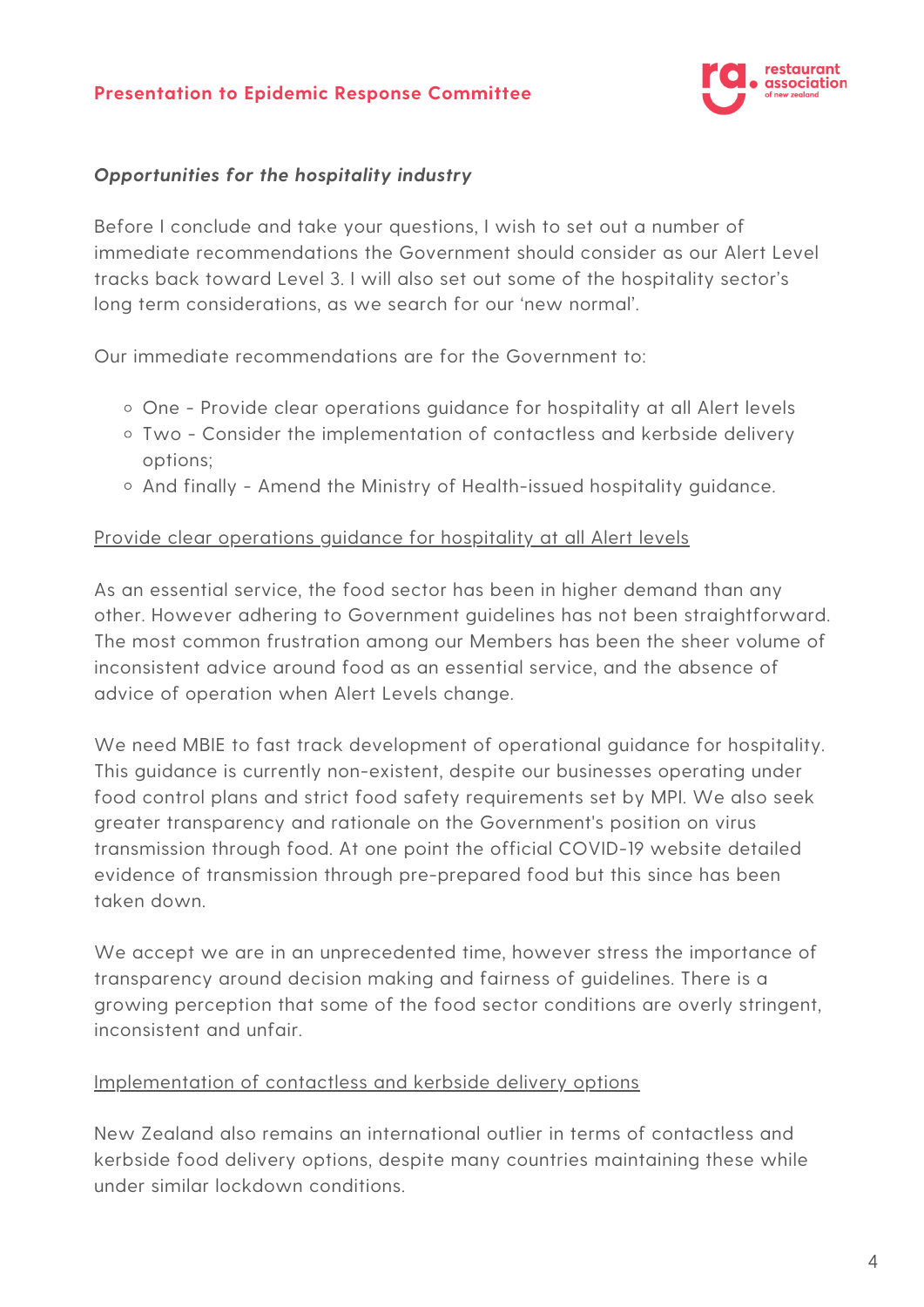

Committee Members have been provided the first look at the Restaurant Association's Draft Contactless Delivery Programme, which sets a plan for how hospitality businesses can begin delivery of meals to New Zealanders again.

In support of the Government's decision to put health first, our Contactless Programme adopts a "less is more" approach, establishing a criteria that will ensure businesses participating are only those that we can be assured will maintain the highest protocols around safe preparation and delivery.

With today marking the second full week New Zealanders have been in lockdown, we see this as a small yet meaningful step the Government could take to give Kiwis a chance to regain a small sense of normalcy, while supporting the start of economic emancipation for many hospitality businesses. And to be blunt, this small change will provide much needed reprieve to many overstretched, overworked, and over-cooking essential workers across the country.

#### Amend the Ministry of Health-issued hospitality guidance

I also recommend the Government review its COVID-19: Guidelines for hospitality establishments. These guidelines, issued by the Minister of Health on 21 March, are grossly inadequate.

The resulting guidelines were rushed and issued with insufficient sector consultation, leaving large parts of the hospitality sector unaccounted for. We would like officials to relook at the guidelines, and ensure that they better represent the diversity of the hospitality sector and how these businesses need to conduct themselves when we move between different Alert Levels.

Finally, some concluding thoughts on the hospitality sector's long term considerations, as we search for our 'new normal'.

There is significant apprehension within the hospitality industry around the future appetite of local diners, figuratively. The most common question when we look long term is whether Kiwis will venture out, or continue to stay home for fear of contracting the virus. When the time comes, we will be looking for a clear, consistent, and concerted effort from the Government to ensure messaging reassures New Zealanders that they can feel safe to get back out there and enjoy dining out once again.

There is also a leadership role for Central Government to step into when it comes to engagement with local Councils in the COVID-19 recovery period.